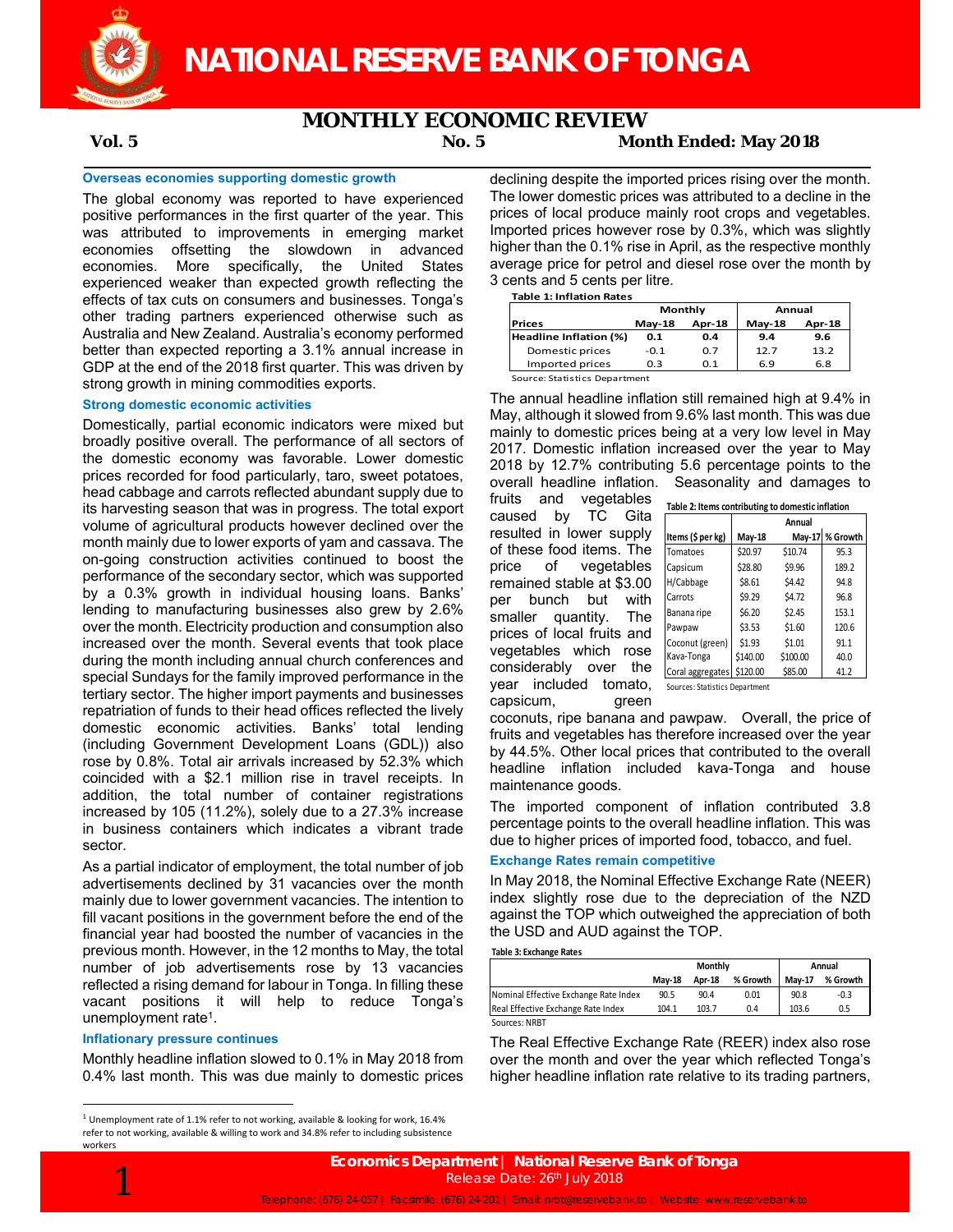

# **MONTHLY ECONOMIC REVIEW**

# **Vol. 5 No. 5 Month Ended: May 2018**

which may impact the international competitiveness of the Tongan exports of goods and services.

## **Foreign Reserves remained comfortable**

**Table 4: Foreign Reserves**

|                                  | Monthly       |        |          | Annual        |          |  |
|----------------------------------|---------------|--------|----------|---------------|----------|--|
|                                  | <b>Mav-18</b> | Apr-18 | % Growth | <b>Mav-17</b> | % Growth |  |
| Foreign Reserves (\$ in million) | 441.9         | 445.9  | $-0.9$   | 392.3         | 12.6     |  |
| Import Coverage (months)         | 7.8           | 7.9    |          |               |          |  |
| Sources: NRBT                    |               |        |          |               |          |  |

In May 2018, the overall Overseas Exchange Transaction (OET) balance recorded a deficit of \$4.0 million which was reflected in a decline in the official foreign reserves to \$441.9 million. This is equivalent to 7.8 months<sup>2</sup> of import cover.

## **OET Payments increased slightly more than the OET receipts**

The Balance of Payments (OET) deficit widened over the month which was attributed mainly to higher current account payments. This was driven by repatriation of funds by businesses to their head offices abroad and an increase in total import payments mainly payments for the import of wholesale & retail goods. Total receipts also rose over the month due to higher current account receipts reflecting a \$9 million rise in remittances, and supported also by higher travel and telecommunication receipts. Capital and financial accounts receipts however were lower due to a decline in private capital receipts for construction purposes and lower interbank receipts.

#### **Table 5: Overseas Exchange Transactions**

|                          | Monthly |         |          |          |          |          |
|--------------------------|---------|---------|----------|----------|----------|----------|
|                          | May-18  | Apr-18  | % Growth | May-18   | May-17   | % Growth |
| <b>Overall Balance</b>   | $-4.0$  | $-1.8$  | 122.8    | 49.6     | 61.6     | $-19.5$  |
| <b>Current Account</b>   | $-4.9$  | $-4.9$  | 0.5      | 2.7      | 46.8     | $-94.2$  |
| Merchandise Trade        | $-36.0$ | $-30.3$ | 18.9     | $-388.9$ | $-332.6$ | 16.9     |
| Services                 | $-3.4$  | 0.7     | $-577.2$ | 39.2     | 23.5     | 66.8     |
| Income                   | 0.4     | 1.2     | $-65.3$  | $-12.4$  | $-7.4$   | 68.7     |
| Transfers                | 34.0    | 23.5    | 45.1     | 364.9    | 363.3    | 0.4      |
| <b>Capital Account</b>   | 2.6     | 2.8     | $-5.8$   | 41.7     | 27.0     | 54.2     |
| <b>Financial Account</b> | $-1.7$  | 0.3     | $-687.8$ | 5.2      | $-12.1$  | $-143.2$ |

Source: Banking System

Over the year, the OET balance recorded surplus of \$49.6 million due to surpluses in all accounts with capital account recording the highest surplus of \$41.7 million. This however was a lower overall surplus due mainly to the widening in the merchandise trade deficit over the year. The current account receipts increased over the year due to higher remittances and telecommunication receipts.

### **Net domestic credit drives increase in broad money**

#### **Table 6: Broad Money**

|                              |          | Monthly | Annual   |               |          |
|------------------------------|----------|---------|----------|---------------|----------|
|                              | $May-18$ | Apr-18  | % Growth | <b>Mav-17</b> | % Growth |
| Broad money (\$ in million)  | 561.5    | 547.1   | 2.6      | 517.6         | 8.5      |
| Net Foreign Assets           | 460.4    | 461.3   | $-0.2$   | 413.0         | 11.5     |
| Net Domestic Assets          | 101.3    | 86.1    | 17.7     | 104.7         | $-3.2$   |
| Source: Banking System, NRBT |          |         |          |               |          |

The decline in Government deposits, due to the payout of the Government's Tropical Cyclone Gita recovery assistance to non-government schools, drove the rise in net domestic assets and broad money in May 2018. Net foreign assets fell over May reflecting the decline in the foreign reserves. The yearly movement for broad money was due yet again to a significant rise in the foreign reserves leading the rise in net foreign assets.

## **Liquidity remains high**

#### **Table 7: Reserve money**

|                               | Monthly       |       |  |       | Annual                          |
|-------------------------------|---------------|-------|--|-------|---------------------------------|
|                               | <b>Mav-18</b> |       |  |       | Apr-18 % Growth May-17 % Growth |
| Reserve money (\$ in million) | 298.4         | 292.2 |  | 284.8 | 4.8                             |
|                               |               |       |  |       |                                 |

#### Source: Banking System, NRBT

Liquidity in the banking system (reserve money) increased over May. This was driven solely by higher currency in circulation to meet public demands for cash. The banks' total loans to deposit ratio slightly decreased to 75.2% from 76.0% last month, reflecting a larger increase in total deposits than in total loans. This continued to remain below the 80% minimum loan to deposit ratio which indicates excess liquidity in the banking system and that there is capacity for further lending by the banks.

# **Credit growth continues**

#### **Table 8: Total lending (including GDL)**

|                               |               | Monthly       | Annual   |        |          |
|-------------------------------|---------------|---------------|----------|--------|----------|
|                               | <b>May-18</b> | <b>Apr-18</b> | % Growth | May-17 | % Growth |
| Total Lending (\$ in million) | 448.2         | 444.8         | 0.8      | 397.7  | 12.7     |
| <b>Business lending</b>       | 201.5         | 199.0         | 1.3      | 170.7  | 18.1     |
| Household lending             | 245.9         | 245.0         | 0.4      | 225.8  | 8.9      |
| Other lending                 | 0.851         | 0.861         | $-1.2$   | 1.20   | $-28.9$  |
| $C = 100T$                    |               |               |          |        |          |

Source: Banking System, NRBT

Total banks' lending increased over May and over the year due mainly to a growth in business loans. Business loans rising over May were due to more loans extended to the transport, manufacturing, and fisheries sectors whilst the growth over the year resulted from more loans to the wholesale & retail, transport, and construction sectors. In addition, household loans increased over the month and year ended May due mainly to growth in housing loans.

The continued positive credit growth from previous months reflects the continued higher demand for credit and ability to borrow, which is supported by the ongoing domestic economic activities evident throughout the month of May and the year. The GDL scheme provided low interest rates which had also partially supported credit growth.

### **Weighted average interest rate spread widens**

The weighted average interest rate spread widened further over May and over the year. The weighted average lending rate rose over the month and over the year mainly due to higher household lending rates for housing and other personal loans and similarly business lending rates increased for some sectors namely agriculture, manufacturing, and tourism. The weighted average deposit rate, however, declined over May and over the year due to a fall in demand and term deposit rates.





<sup>&</sup>lt;sup>2</sup> Method of calculation changed in February 2017 to include imports of both goods & services (previous method used imports of goods only)